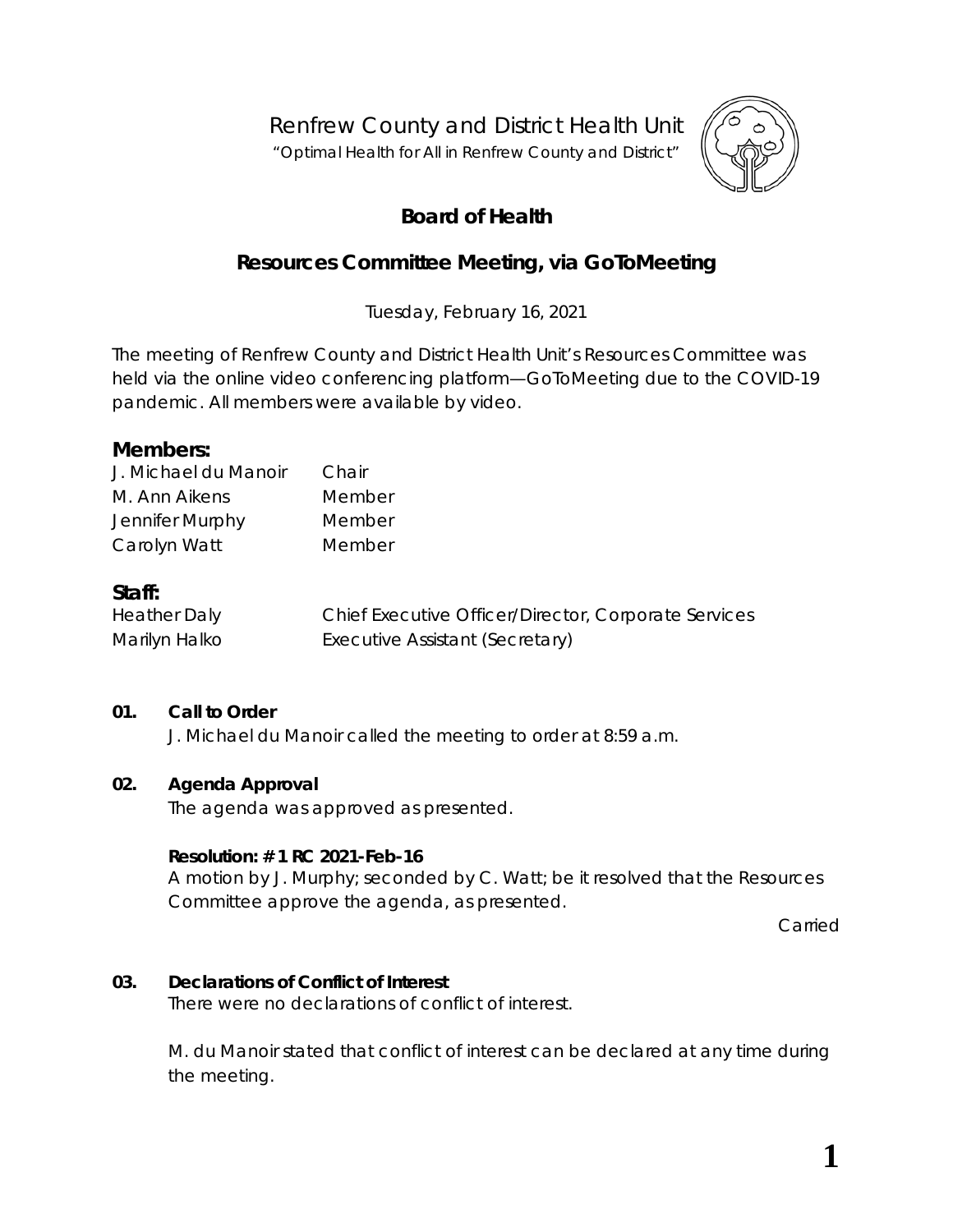#### **04. Delegations**

There were no delegations.

#### **05. Minutes of Previous Meetings (Approval)**

a. Resources Committee Meeting Minutes 2020-Dec-08 The meeting minutes for the Resources Committee meeting held on Tuesday, December 08, 2020, were approved, as presented.

#### **Resolution: # 2 RC 2021-Feb-16**

A motion by M. A. Aikens; seconded by C. Watt; be it resolved that the meeting minutes for the Resources Committee meeting held on Tuesday, December 08, 2020 be approved, as presented.

Carried

#### **06. Business Arising**

a. Action List—2020-Dec-09—Special Board Levy meeting The items identified on the Action List were addressed at today's meeting. The Committee reviewed the procurement policy and recommended the following motions to the Board regarding purchase orders for office furniture and the services of the architect, signed by the Chair for the RCDHU Pembroke office relocation project:

## **Resolution: # 3 RC 2021-Feb-16**

A motion by J. Murphy; seconded by M. A. Aikens; be it resolved that the Resources Committee recommend that the Board accept the action of the Chair for the signing of the purchase order for \$141,425 for office furniture, for the Pembroke office relocation project at 141 Lake Street, Pembroke.

Carried

## **Resolution: # 4 RC 2021-Feb-16**

A motion by J. Murphy; seconded by M. A. Aikens; be it resolved that the Resources Committee recommend that the Board accept the action of the Chair for the signing of the two purchase orders for \$65,000 and \$80,000 for the services of Jim Bell Architectural Design Inc., for the RCDHU Pembroke office relocation project at 141 Lake Street, Pembroke.

Carried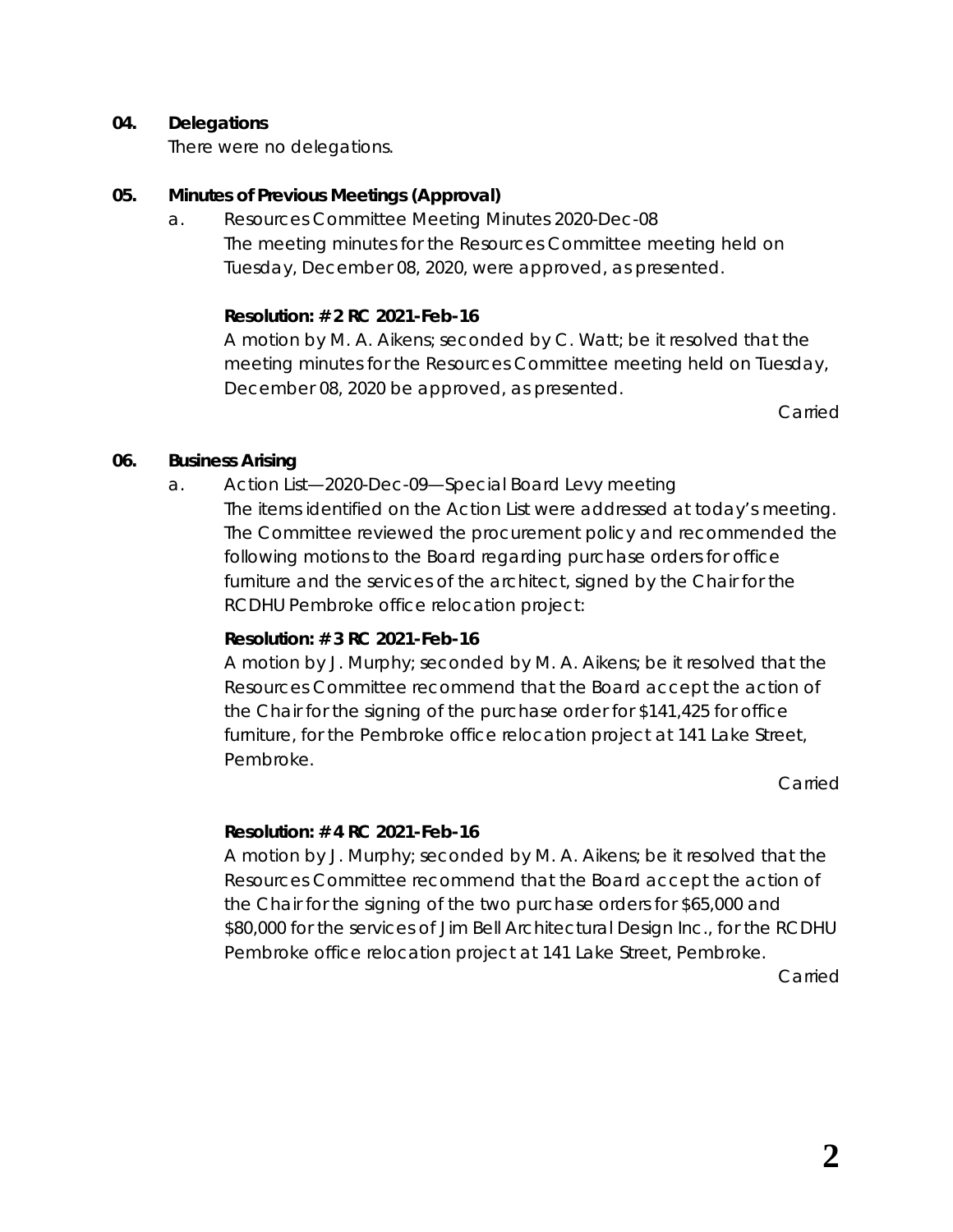## **07. Correspondence**

The Resources Committee received the following correspondence:

|    | Subject:                                                         | From:           | Action:                                    |
|----|------------------------------------------------------------------|-----------------|--------------------------------------------|
| а. | alPHa Pre-Budget 2021<br>Submission                              | $\bullet$ alPHa | • Sent to Board by email on<br>2021-Feb-04 |
|    | alPHa Pre-Budget 2021<br><b>Consultation Submission</b><br>email |                 | • Received as information                  |

During discussion of this correspondence the following items were noted for further attention:

- The change in the funding formula to 70%/30% split applies to previously shared programs and, more impactfully, to previously 100% Ministry funded programs. The exceptions for this funding model are the seniors' dental program, Unorganized Territories funding and Healthy Babies Healthy Children.
- Mitigation funding of ~\$900K has been assured for 2021 with no assurances beyond:
	- base funding levels for 2021 are frozen at 2020 levels; and,
	- additional funding from the Province of Ontario for COVID related expenses only becomes available when all base budget is reallocated and consumed.

## **08. Staff Reports**

- a. Briefing Note—February 2021
	- H. Daly presented the following report to the Resources Committee:
		- Briefing Note—February 2021
			- Relocation Update 25% of the RCDHU Staff is relocated to 141 Lake Street.

The project is almost complete.

Some RCDHU Staff Members will remain at the Mall until the end of February.

- HR and COVID-19 There were 24 temporary Staff Members hired for COVID-19.
- Banking Services Agreement Update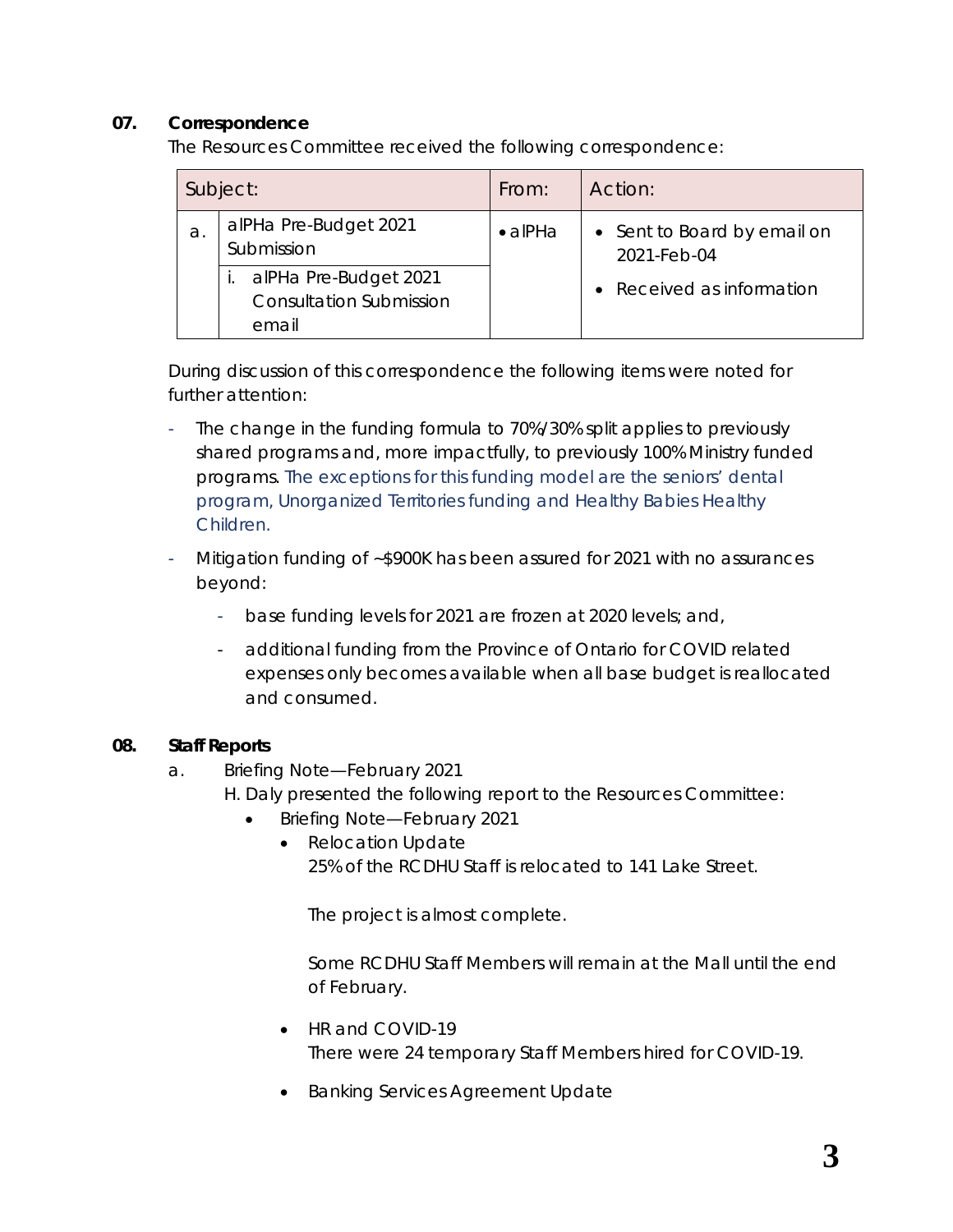Two documents attached as *Appendix A* accompanied the banking services piece:

- Letter from P. Moreau to J. Foss—RAAG Executive Committee Approval for BMO Banking Services Amending Agreement and Term Extension
- Credit Interest Application and Agreement.
- Q3 Financial Update

To be eligible for COVID-19 extra ordinary expenses there can be no surplus. The Ministry gave permission to take resources from core public health business and apply to COVID-19 expenses.

- Healthy Babies Healthy Children Program is summarized in Appendix B and funds redeployed until March 31, 2021 for the COVID-19 response
- Q3 Ministry of Health Funding—total COVID-19 expenditures to the end of September was \$2.86M

## **Resolution: # 5 RC 2021-Feb-16**

A motion by C. Watt; seconded by J. Murphy; be it resolved that the Resources Committee recommend that Board approve the interest agreement with the Bank of Montreal (BMO) and the Renfrew Area Administrator's Group (RAAG) regarding the BMO Banking Services Agreement.

Carried

## **Resolution: # 6 RC 2021-Feb-16**

A motion by J. Murphy; seconded by C. Watt; be it resolved that the Resources Committee accept the Briefing Note as presented by H. Daly, Acting Chief Executive Officer/Director, Corporate Services.

Carried

## **09. Board Committee Reports**

There were no Board Committee reports.

#### **10. By-Laws**

There were no items in by-laws.

#### **11. New Business**

a. Letter from the County of Renfrew A discussion ensued regarding the letter from the County of Renfrew.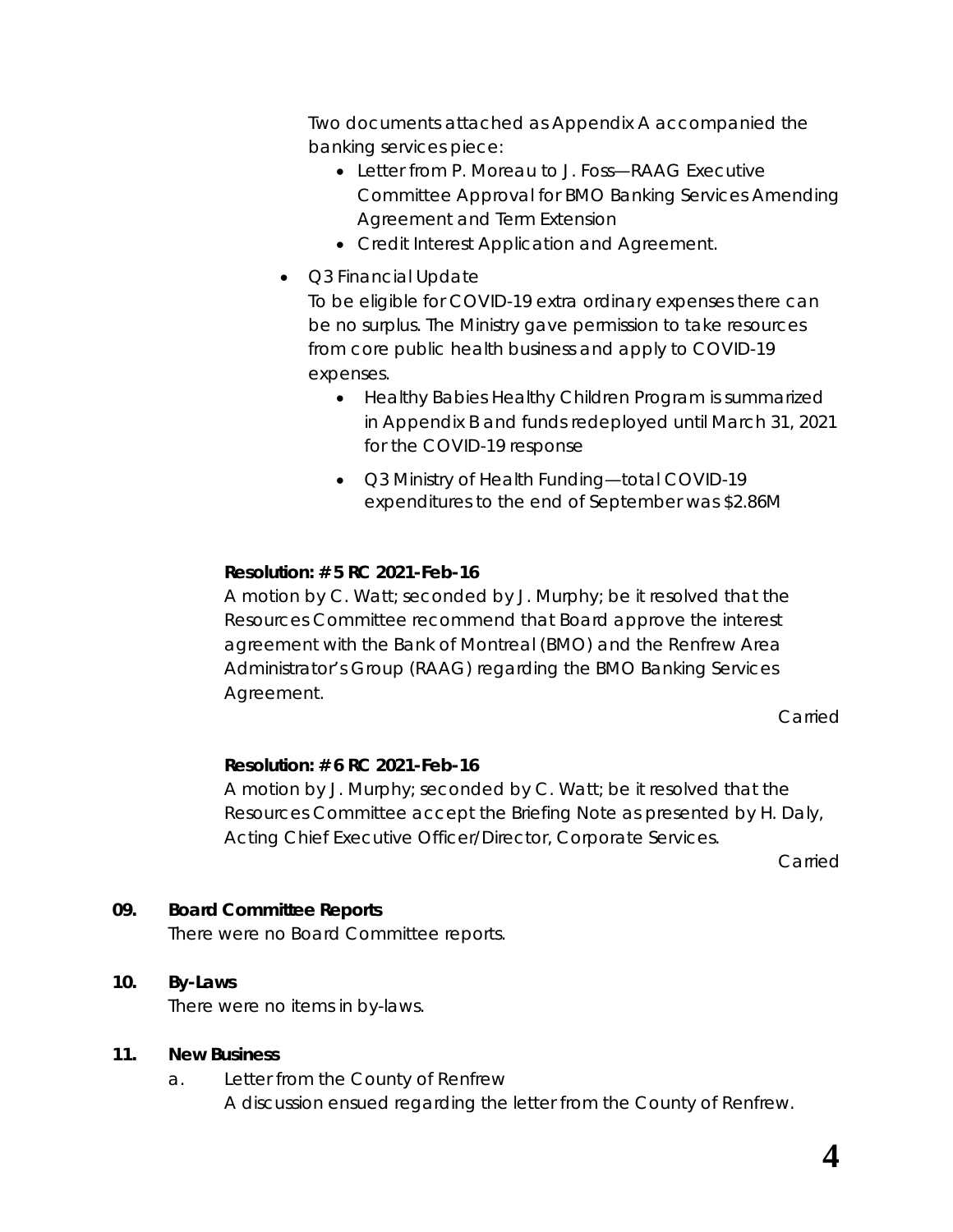The Committee noted that, as an autonomous Board of Health, RCDHU has the responsibility and authority to manage its financial affairs. It became evident as discussions continued that there may be opportunities to be explored for improvements to communication of available information by municipal representatives to their respective councils.

#### **Resolution: # 7 RC 2021-Feb-16**

A motion by C. Watt; seconded by J. Murphy; be it resolved that the Resources Committee recommend that the BoH Chair write a letter of response to the Warden.

Carried

b. By-Law to Appoint Auditors The by-law to appoint the auditors is a standard procedure approved by the Board annually to formally appoint Scott Rosien Black & Locke— Chartered Professional Accountants. The firm also represents the County of Renfrew.

By-Law Number 2021-01 By-Law to Appoint Auditors

- i. 2020 Signed Engagement Letter to RCDHU—received as information to keep the Committee fully informed.
- ii. 2020 Audit Planning Letter—received as information to keep the Committee fully informed.

## **Resolution: # 8 RC 2021-Feb-16**

A motion by M. A. Aikens; seconded by C. Watt; be it resolved that the Resources Committee recommend that the Board approve *By-Law Number 2020-01—By-Law to Appoint Auditors*.

Carried

c. Appointment of Signing Officers The Board approves the signing officers every year. The RCDHU staff signing officers' names are identified in the motion—Dr. Robert Cushman and H. Daly.

Following the election at the Inaugural Meeting on January 08, 2021 the new Chair and new Vice-Chair will be appointed as signing officers.